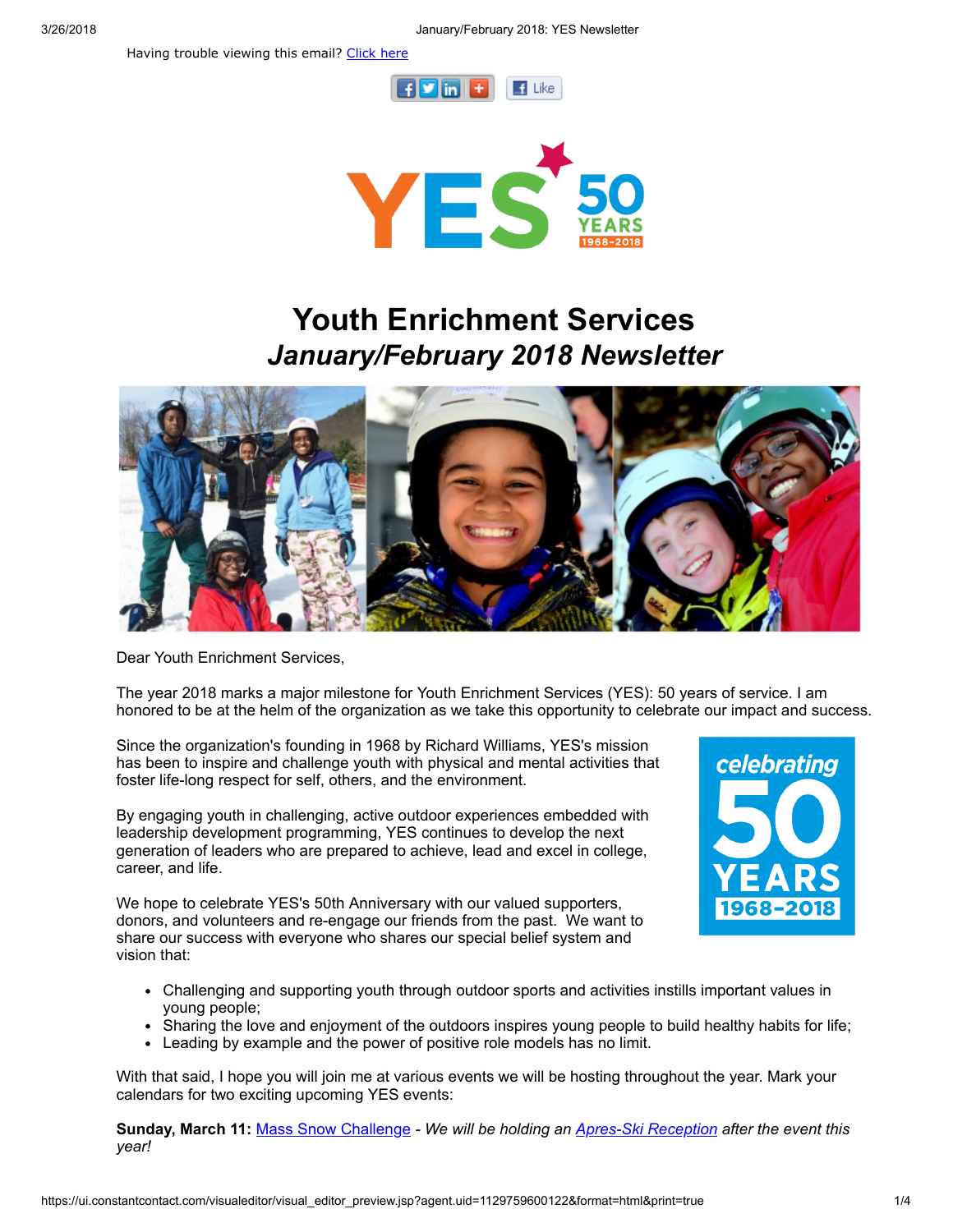Thursday, April 5: 8th Annual Black [Diamond](http://www.yeskids.org/event/8th-annual-black-diamond-gala/) Gala - This is YES's biggest fundraiser of the year!

Visit YES's website ([www.yeskids.org](http://www.yeskids.org/)) and social media channels for regular updates on events throughout the year. I look forward to keeping you informed and seeing many of you, both old and new friends, at these events. 2018 will be a year to remember!

Cheers to 50 years,

Bryan Van Dafe

Bryan Van Dorpe YES Executive Director

P.S. I hope you will join our \$50 for 50 Years anniversary fundraising campaign and give a special donation in honor of this momentous occasion: [www.yeskids.org/donate](http://www.yeskids.org/donate)



Over 800 young people will hit the slopes with YES this winter!

### Boston Youth Build Confidence and Resilience with Operation SnowSports

On January 7, YES kicked off its 2018 Operation SnowSports ski and snowboard program. Operation SnowSports, now in its 48th season, provides under-served Boston youth with the opportunity to get out of the city and experience the outdoors as they learn how to ski or snowboard.

While providing an introduction to outdoor adventure sports like cross-country skiing, downhill skiing, and snowboarding is a key component of what YES does, it is not the primary purpose of YES programs. The skills that Boston youth learn with YES - such as resilience, self-confidence, and courage translate directly into their success in the classroom and in life.

Check out YES's 2017 Operation [SnowSports](http://www.yeskids.org/wp-content/uploads/2018/01/Outcomes-Report_OS-FY17_Short-Report.pdf) Outcomes Report to see the impact that Operation SnowSports had on our youth last year.

Click [here](https://www.facebook.com/pg/yeskidsboston/photos/?tab=album&album_id=10155818208246224) to view photos from our first few Operation SnowSports trips of the 2018 season!

### Larry DeLorenzo Honored with the YES Champion Award

Long-time YES supporter, Larry DeLorenzo, was recently awarded the first-ever YES Champion Award. Larry received the award at the YES Annual Celebration on December 4, 2017. Over 200 supporters, volunteers, and friends came together to celebrate YES, Larry, and the organization's achievements last year. The event was held at Fenway Park's State Street Pavilion.

Larry is the owner of the Danversport Yacht Club and a long-time supporter of YES. For the past 30 years, Larry and his family have opened up the doors of the Danvers facility to hundreds of YES youth for a day of swimming, barbecuing, fun, and games.

It is estimated that over 5,000 youth experienced the generosity and kindness of Larry and the DeLorenzo family. They have been giving young people the opportunity to get out of the city and be part of a fun outdoor day for the past 30 years.



DeLorenzo, at the YES Annual Celebration. (Dec 2017)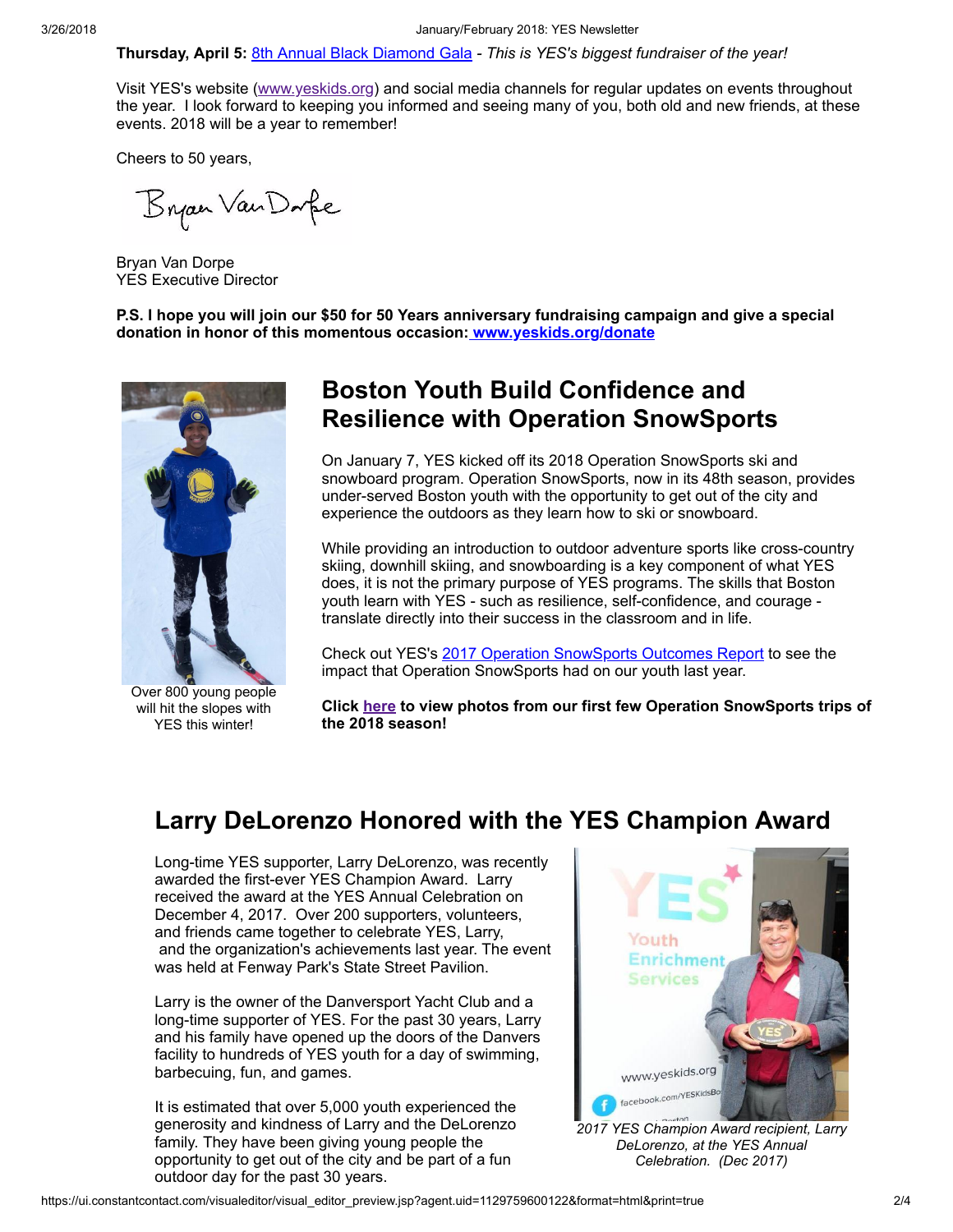#### Click [here](https://www.facebook.com/pg/yeskidsboston/photos/?tab=album&album_id=10155722321706224) to view photos from the 2017 YES Annual Celebration.



Click [here](https://53810.thankyou4caring.org/pages/8th-annual-black-diamond-gala) to sponsor the event or purchase tickets!

### Meet YES's 2018 Boston Marathon Team

YES received four (4) bibs this year through the John Hancock Non-profit Boston Marathon Program. We are thrilled to introduce four runners to Team YES: Sayles Day, Ben Hartzell, Kelsey Prendergast, and Marc Sorresso. While they come from diverse backgrounds, they all have one thing in common: a passion for giving all youth access to the outdoors.

Join us in welcoming Team YES 2018. Visit their Crowdrise pages below to support their run or read more about their personal stories on the YES website. Collectively, their goal is to raise \$40,000 for this year. Please consider [support](https://www.crowdrise.com/youthenrichmentservicesincboston2018)ing them! Click here to support Team YES!